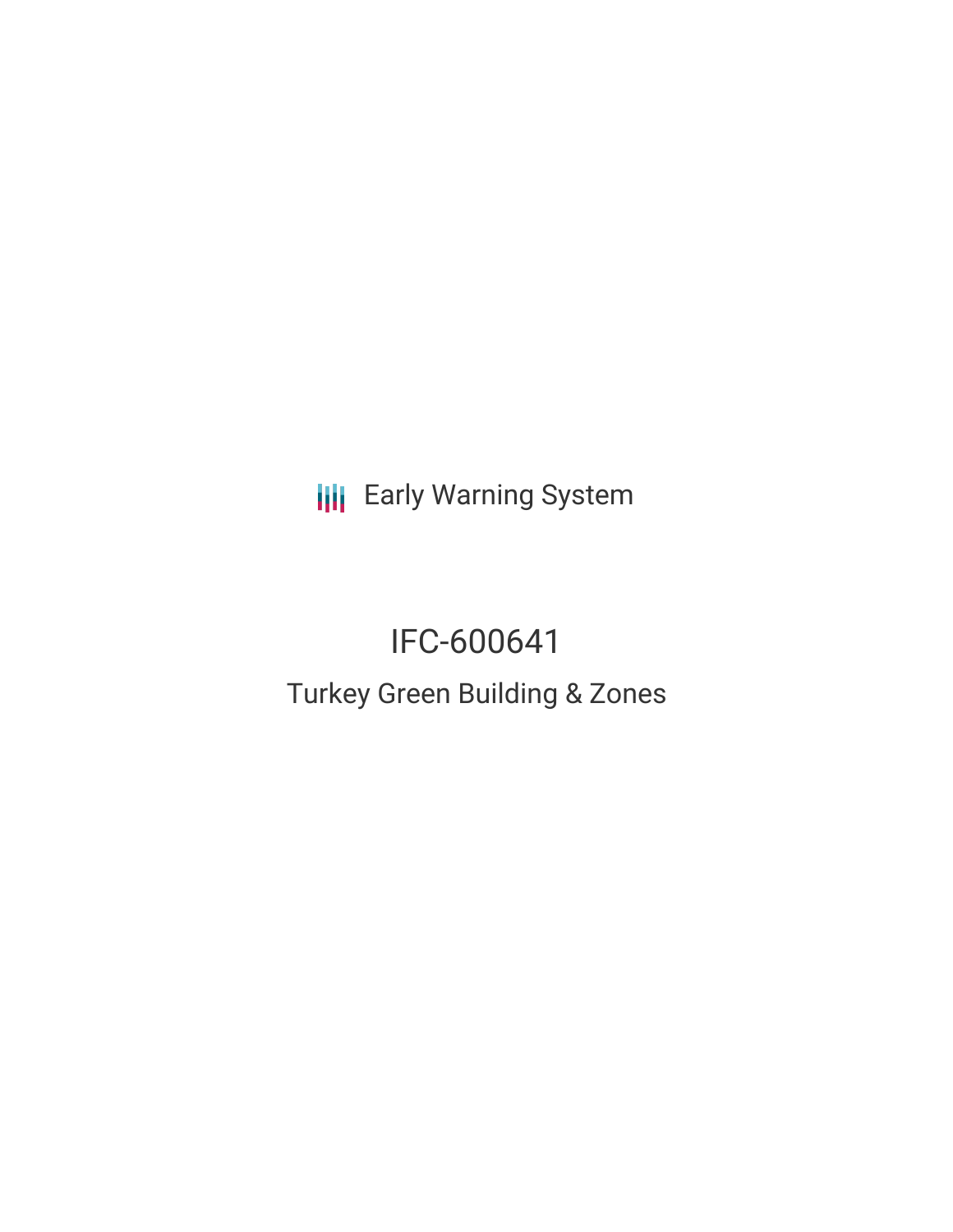

## **Quick Facts**

| Countries                     | Turkey                                   |
|-------------------------------|------------------------------------------|
| <b>Financial Institutions</b> | International Finance Corporation (IFC)  |
| Status                        | Approved                                 |
| <b>Bank Risk Rating</b>       |                                          |
| <b>Voting Date</b>            | 2015-12-23                               |
| <b>Borrower</b>               | Government of Turkey                     |
| <b>Sectors</b>                | Climate and Environment, Energy, Finance |
| <b>Project Cost (USD)</b>     | \$1.20 million                           |
|                               |                                          |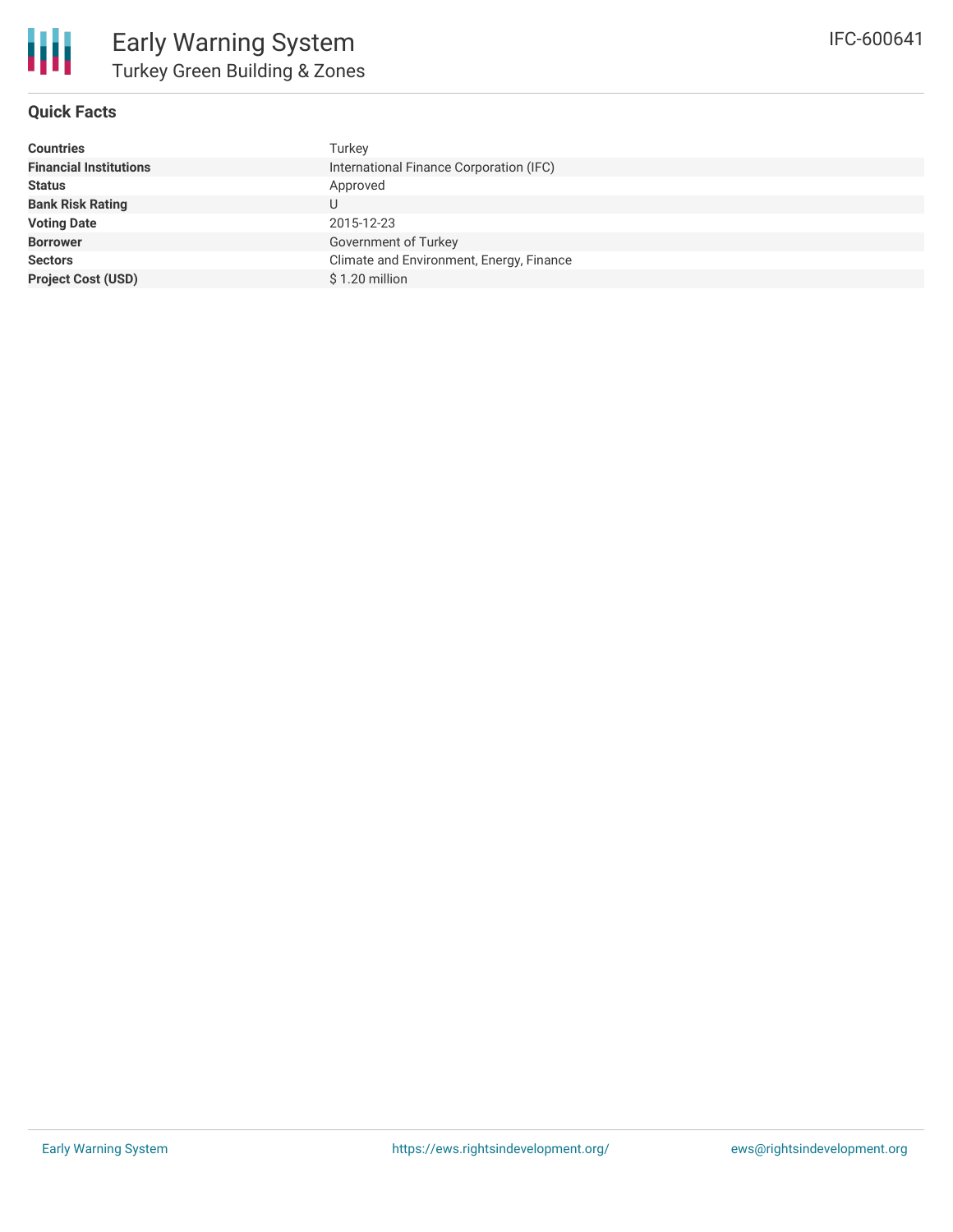

## **Project Description**

According to bank documents, the objective of the Turkey Green Buildings and Zones Project is to contribute to improving Turkey's energy efficiency and greenhouse gas (GHG) emissions footprint by increasing energy efficiency of Turkish cities and urban areas. The Project will focus on introducing energy efficiency practices to Turkey's residential housing sector and organized industrial zones the two most energy intensive sectors of Turkey's urban areas.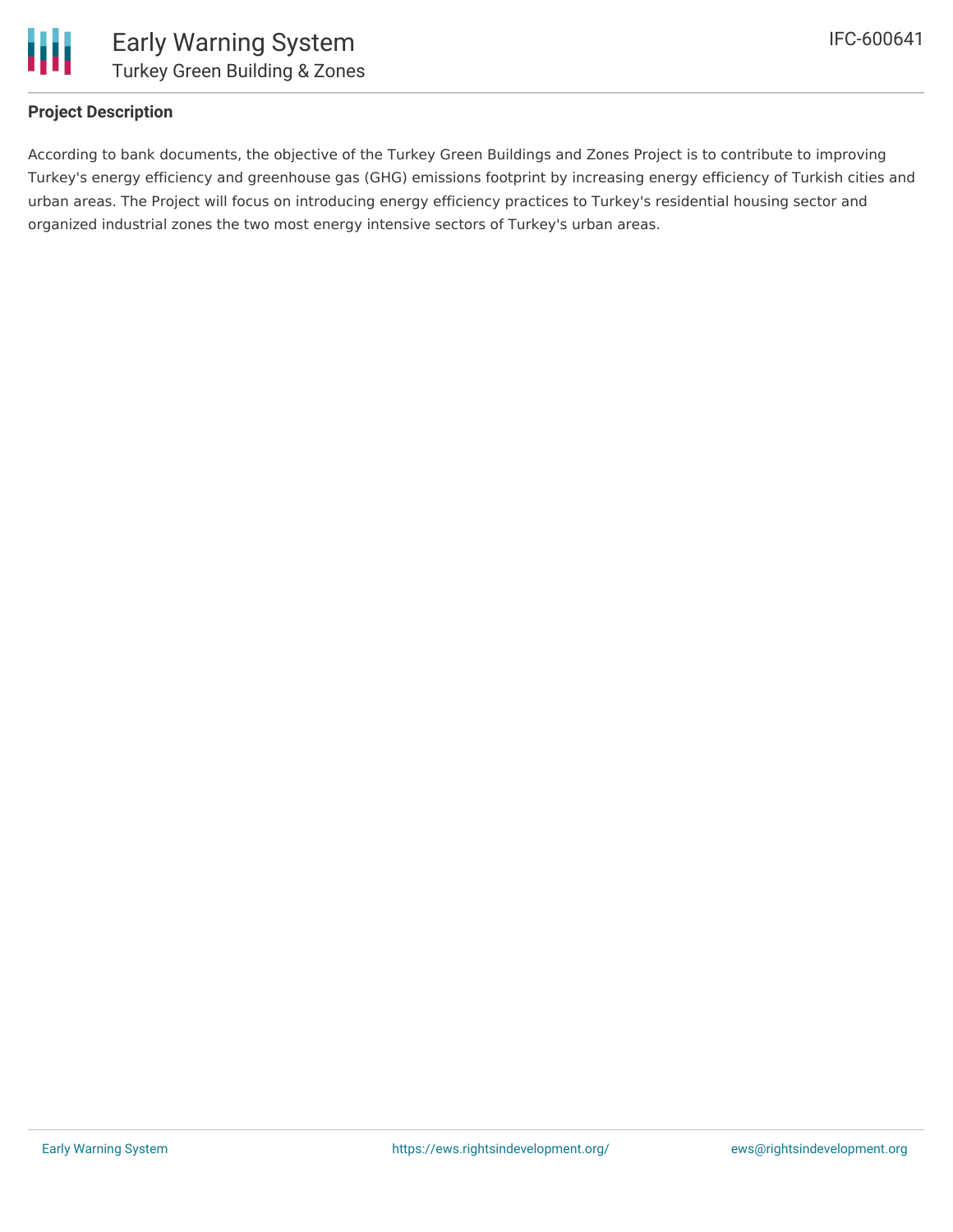

#### **Investment Description**

• International Finance Corporation (IFC)